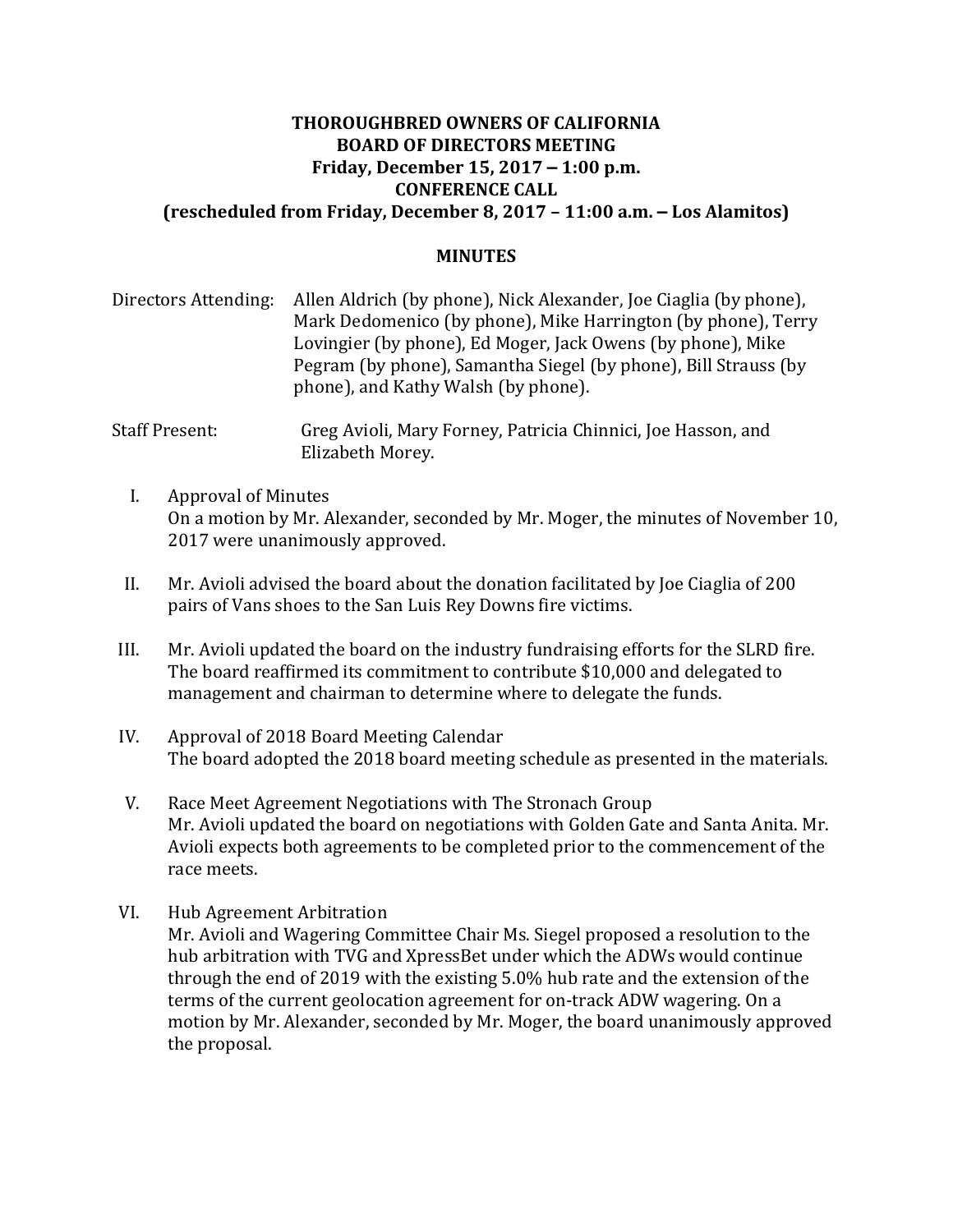#### VII. Stabling & Vanning Update South

Mr. Avioli provided an update on the current 4-party agreement governing Stabling and Vanning in the South and noted that he expected the agreement would continue for at least another 24 months.

#### VIII. San Luis Rev Downs

Mr. Avioli reported on ongoing discussions with The Stronach Group regarding the timing for TSG to rebuild the stalls destroyed in the fire or provide up to 300 temporary stalls. We expect more information in the coming months. He also noted Del Mar confirmed it would be open until at least April 1 with up to 500 stalls. The Stabling & Vanning Fund will pay Del Mar an estimated \$8,500 a day that had previously been paid to SLRD.

## IX. Stabling & Vanning North Update

TOC staff participated in a meeting held by Chairman Winner with representatives of the tracks and fairs to discuss options for keeping Golden Gate open in the 2018 summer fair season. At that meeting, Mr. Swartzlander and other representatives of the fairs unanimously stated they did not want the fairs to use Golden Gate stabling and instead plan to stable at the fairs during the fair season. GGF said they would stay open if requested by the fairs for a reasonable compensation and the TOC confirmed its willingness to share in the funding of stabling at Golden Gate if requested. Chairman Winner noted that, absent the request by CARF to utilize Golden Gate, the CHRB was not in a position to take any action on the matter.

## X. SCOTWINC/NOTWINC ADW Redirection Agreements

Mr. Avioli reported that the discussions regarding ADW redirection funding for SCOTWINC and NOTWINC were on hold pending consideration by The Stronach Group of their future participation. He added that the TOC had rescinded its prior approval for SCOTWINC after TSG refused to sign. He also noted that management would be reviewing pension liability and related issues and report back to the board at its next meeting.

## XI. Committee Reports

A. Finance Committee

Ms. Chinnici provided a financial report for November and year to date. Mr. Strauss complimented Ms. Chinnici on her excellent work.

B. Wagering Committee

Mr. Avioli reported that the wagering committee agreed to Monarch's request to lower simulcast rates paid by Nevada for the Los Alamitos signal.

Mr. Alexander raised the issue the accuracy of 1099s provided by CA tracks. Management agreed to work with him to further analyze the issue.